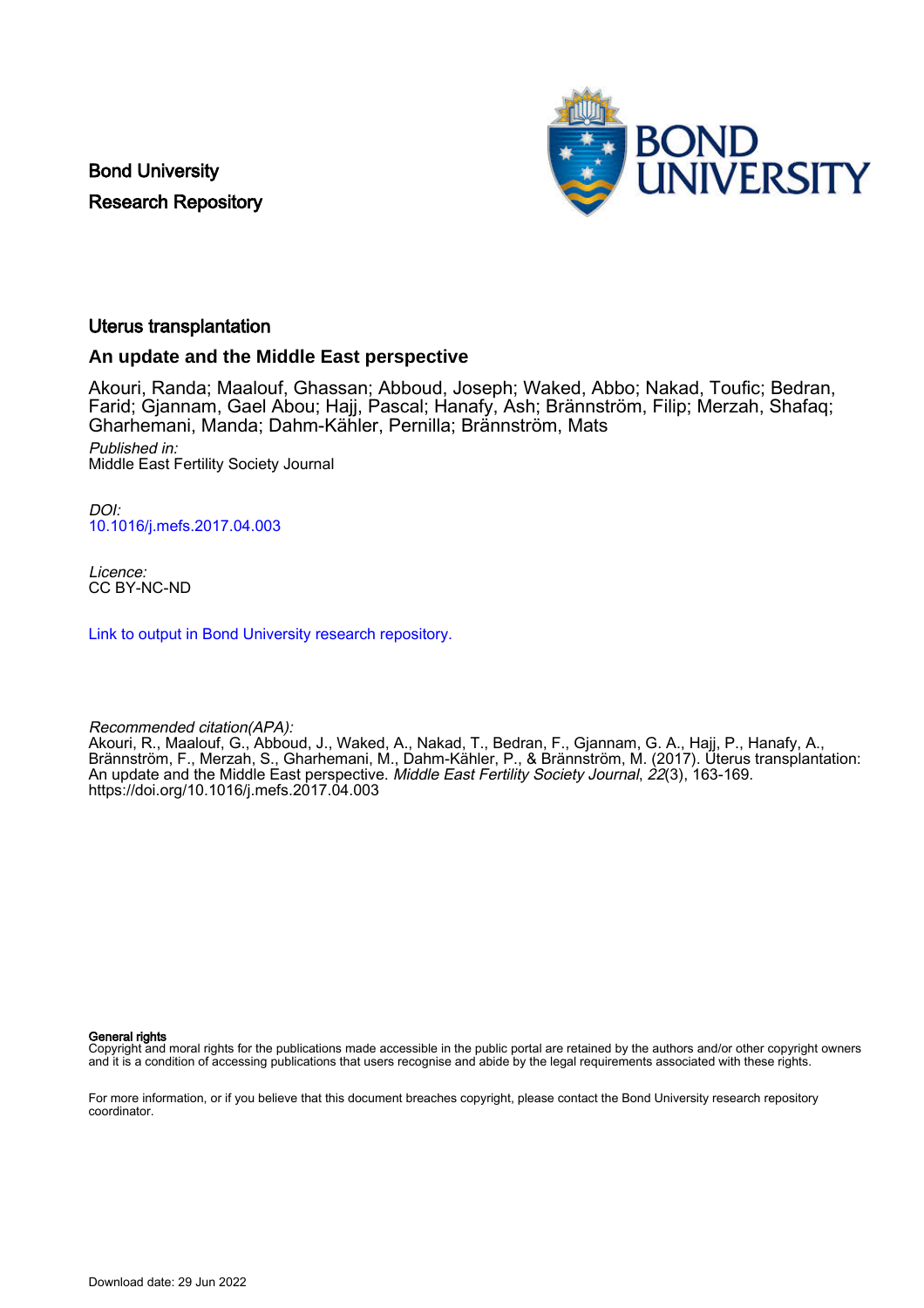# **ARTICLE IN PRESS**

#### Middle East Fertility Society Journal xxx (2017) xxx–xxx



Contents lists available at ScienceDirect

# Middle East Fertility Society Journal



journal homepage: www.sciencedirect.com

# Review

# Uterus transplantation: An update and the Middle East perspective

Randa Akouri <sup>a,b</sup>, Ghassan Maalouf <sup>c</sup>, Joseph Abboud <sup>c</sup>, Abbo Waked <sup>c</sup>, Toufic Nakad <sup>c</sup>, Farid Bedran <sup>c</sup>, Gael Abou Gjannam <sup>c</sup>, Pascal Hajj <sup>c</sup>, Ash Hanafy <sup>d</sup>, Filip Brännström <sup>a</sup>, Shafaq Merzah <sup>a</sup>, Manda Gharhemani <sup>e</sup>, Pernilla Dahm-Kähler <sup>b</sup>, Mats Brännström <sup>a,b,</sup>\*

<sup>a</sup> Stockholm IVF, Stockholm, Sweden

<sup>b</sup> Department of Obstetrics and Gynecology, Sahlgrenska Academy, University of Gothenburg, Sweden

<sup>c</sup> Bellevue University Medical Center, St. Joseph University, Beirut, Lebanon

<sup>d</sup> Department of Obstetrics and Gynecology, Bond University, Gold Coast, and John Flynn Hospital, Tiguan, Australia

<sup>e</sup> Southern California Medical Group, Kaiser Permanente, LA, CA, USA

### article info

Article history: Received 23 March 2017 Revised 6 April 2017 Accepted 7 April 2017 Available online xxxx

Keywords: Human Infertility Transplantation Uterus

#### **ABSTRACT**

Uterus transplantation (UTx) is the only available treatment for absolute uterine factor infertility (AUFI), which is caused by either absence (congenital or after hysterectomy) or presence of a non-functioning uterus. Uterus transplantation became a clinical reality after more than 10 years of structured animalbased research. Aside from gestational surrogacy, this procedure is the only alternative for women with AUFI to attain genetic motherhood. In the Middle East, North Africa and Turkey (MENAT) region, out of a population of around 470 million, more than 100,000 women of fertile age are estimated to suffer from AUFI. Introduction of UTx as an infertility treatment in this region will certainly differ in specific countries from ethical, religious and legal standpoints depending on culture and religion. The MENAT region is the cradle of three religions and the geographic area encompasses a variety of cultures and religions with different views on assisted reproduction. In light of these issues, the aim of this article is to give an overview of the research-based development of UTx and its clinical results up until today as well as to explore how UTx would fit into current infertility treatments in the MENAT region, with its existing multifaceted religious perspectives.

 2017 Middle East Fertility Society. Production and hosting by Elsevier B.V. This is an open access article under the CC BY-NC-ND license (http://creativecommons.org/licenses/by-nc-nd/4.0/).

## **Contents**

| $1_{\cdot}$    | $Introduction \dots 00$ |  |
|----------------|-------------------------|--|
|                | 1.1.                    |  |
|                | 1.2.                    |  |
| $2^{\circ}$    |                         |  |
|                | 2.1                     |  |
|                | 2.2.                    |  |
|                | 2.3.                    |  |
| 3.             |                         |  |
| 4.             |                         |  |
| 5 <sub>1</sub> |                         |  |
|                | 5.1.                    |  |
|                | 5.2.                    |  |
|                | 521                     |  |
|                | 5.2.2.                  |  |
|                | 5.3.                    |  |
| 6.             |                         |  |

Peer review under responsibility of Middle East Fertility Society.

⇑ Corresponding author at: Stockholm IVF, HammarbyAllé 93, SE-12053 Stockholm, Sweden. E-mail address: mats.brannstrom@obgyn.gu.se (M. Brännström).

http://dx.doi.org/10.1016/j.mefs.2017.04.003

1110-5690/ 2017 Middle East Fertility Society. Production and hosting by Elsevier B.V. This is an open access article under the CC BY-NC-ND license (http://creativecommons.org/licenses/by-nc-nd/4.0/).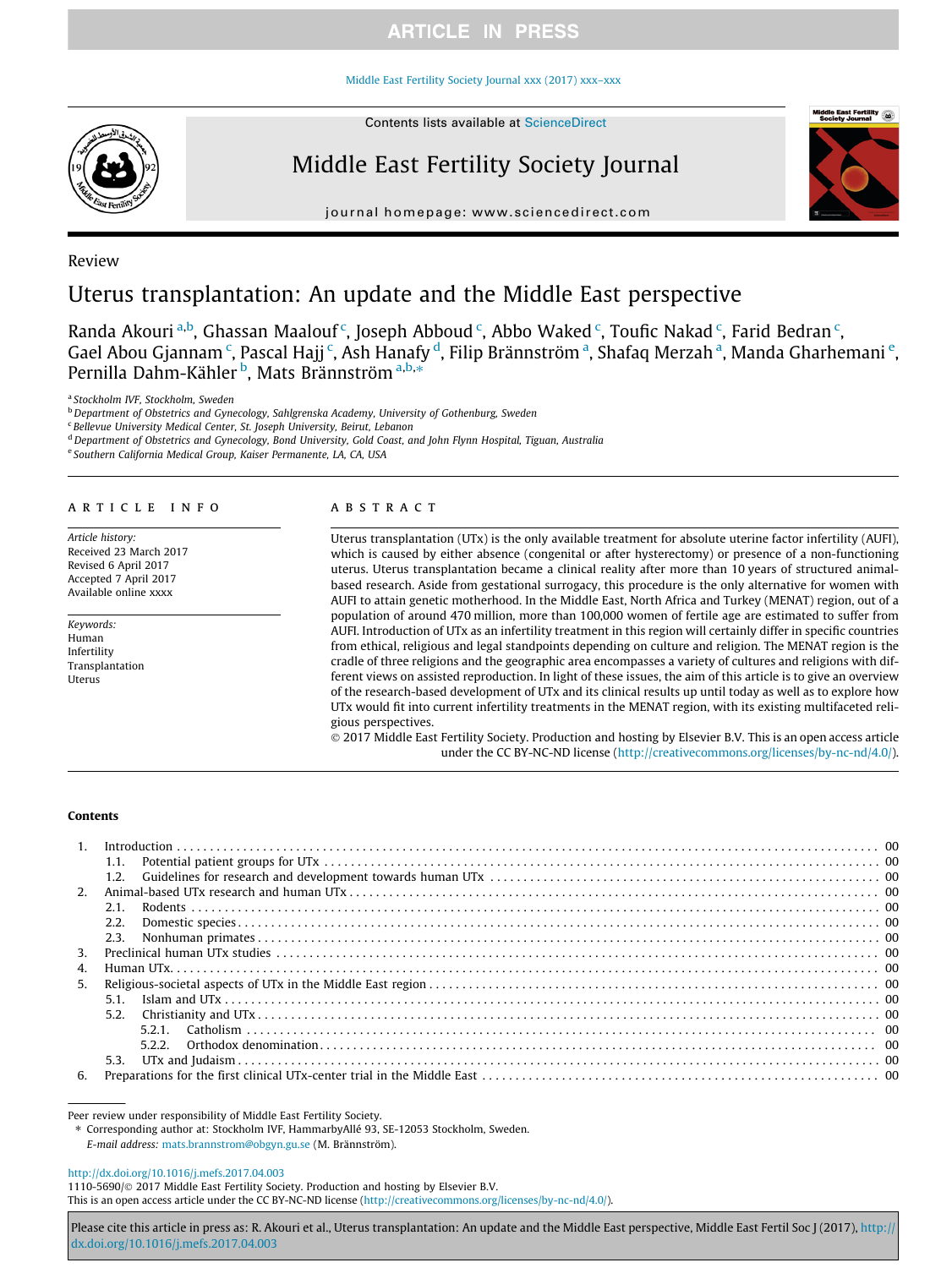2 R. Akouri et al. / Middle East Fertility Society Journal xxx (2017) xxx–xxx

# 1. Introduction

Absolute uterine factor infertility (AUFI) has for many years been regarded as untreatable. We reported the first live birth after UTx in 2014 [1] and this has been followed by more births [2]. Thus, UTx is now established as the first treatment for AUFI. Historically, there were early attempts to develop UTx with the hope of reaching clinical application. These experiments included transplantation of grafts including the uterus and the oviducts in dogs [3] and nonhuman primates during the 1960s and 1970s [4]. The primary aim was to develop treatment for tubal factor infertility (TFI) and the uterus was included in the graft to simplify surgery. However, the lack of effective immunosuppression (IS) drugs at that time was central in the failure of these pioneering experiments.

After worldwide spread of IVF in the 1980s, TFI became treatable and the interest in UTx-research ceased. Introduction of the first effective IS, cyclosporine, in the mid-1980s, gave rise to a substantial expansion of the clinical field of transplantation surgery. Today even highly immunogenic tissues such as intestines and vascularized composite tissues (hand and face) are transplantable. All existing types of transplants are intended for lifelong use and with continued IS. In this regard, UTx is unique as an ephemeral type of transplantation. Thus, the allograft would just be in the recipient for a restricted time. After the recipient has delivered the number of children desired, hysterectomy should be performed. The recipient can then discontinue IS medications and thereby avoid the ISrelated long-term side effects, such as nephrotoxicity [5], as well as increased risks for serious viral, fungal and bacterial infections and certain malignancies  $[6,7]$ . The two first UTx attempts in the world were performed in 2000 and 2011 and both took place in the MENAT region [8,9]. Although, these attempts did not result in any births, they paved the way for our clinical trial in Gothenburg, Sweden which included nine patients undergoing UTx in 2013  $[10]$ . The results of all these attempts will be discussed in detail below.

## 1.1. Potential patient groups for UTx

The causes of permanent AUFI [11] are listed in Table 1. It is estimated that around 15,000 AUFI patients exist in the UK [12] and this would, on a population-basis, correspond to around 100,000 in the MENAT region.

#### 1.2. Guidelines for research and development towards human UTx

The modern research preparations in UTx span over more than a decade [13,14] and follow the IDEAL (Innovation, Development, Exploration, Assessment, Long-term follow up) concept [15], which emphasizes a structured and research-based introduction of any novel, major surgical procedure. This approach minimizes the risks for the patients but also accumulates important scientific data during clinical introduction. Currently, UTx is in the D (Development) phase of the IDEAL concept with our observational study, including nine patients [10]. An International Society for Uterus Transplantation (ISUTx) was recently formed at a meeting in Gothenburg Sweden. This society has initiated the formation of an international registry, to follow all patients (donors, recipients, and children)

to accumulate data to also explore the L (Long-term follow-up) phase of the IDEAL concept.

It is necessary that information concerning all ongoing human UTx research and its results reach the public in all countries and societies so that all are informed about this potential new fertility treatment, which also may raise some ethical concerns. It should be mentioned that Federation International Gynecology and Obstetrics (FIGO) launched ethics principles of UTx already in 2009 and these emphasizes that animal experiments is an obligatory component [16].

### 2. Animal-based UTx research and human UTx

Modern attempts in animal-based UTx research stems from the early 2000s and initially involved smaller rodents, later large domestic species and from around 2005 nonhuman primates [13,14,17]. The key findings of this research are summarized below.

#### 2.1. Rodents

The initial rodent UTx model was the mouse, with the first ever pregnancy after UTx demonstrated already in 2002 [18] and in 2003 we reported the first offsprings [19]. This was in a syngeneic setting (between inbred strains) and consequently IS was not needed. Offspring exhibited normal postnatal growth trajectory and were fertile. The uterus was tolerable to 24 h of cold ischemia, between harvesting from the donor until UTx, since the majority of these cold-preserved and transplanted uteri achieved normal pregnancy and offspring [20]. Additional mouse UTx-studies, characterized rejection after allogeneic transplantation by examining the morphology, blood flow [21], influx of specific subclasses of leukocytes [22,23] as well as influence of immunosuppression by cyclosporine [24].

#### Table 1

Causes of uterine factor infertility that may be treatable by uterus transplantation.

#### No uterus

- Congenital uterine absence (Müllerian/Mayer-Rokitansky-Küster-Hauser (MRKH)-syndrome)
- Hysterectomy
	- Cervical/uterine malignancy
	- Leiomyoma
- Obstetric bleeding
- Atony
- Malplacentation (placenta accrete/percreta)
- Uterine rupture
- Uterus present
	- Leiomyoma
	- Adenomyosis
	- Multiple miscarriages/implantation failures
	- Radiation damage
	- Uterine malformation
		- Fraction of unicornuate uterus
		- Fraction of bicornuate uterus
		- Hypoplastic uterus
	- Cervical incompetence with multiple miscarriages
		- Post multiple conisation procedures
	- Post trachelectomy procedure
	- Severe intrauterine adhesions, untreatable by hysteroscopy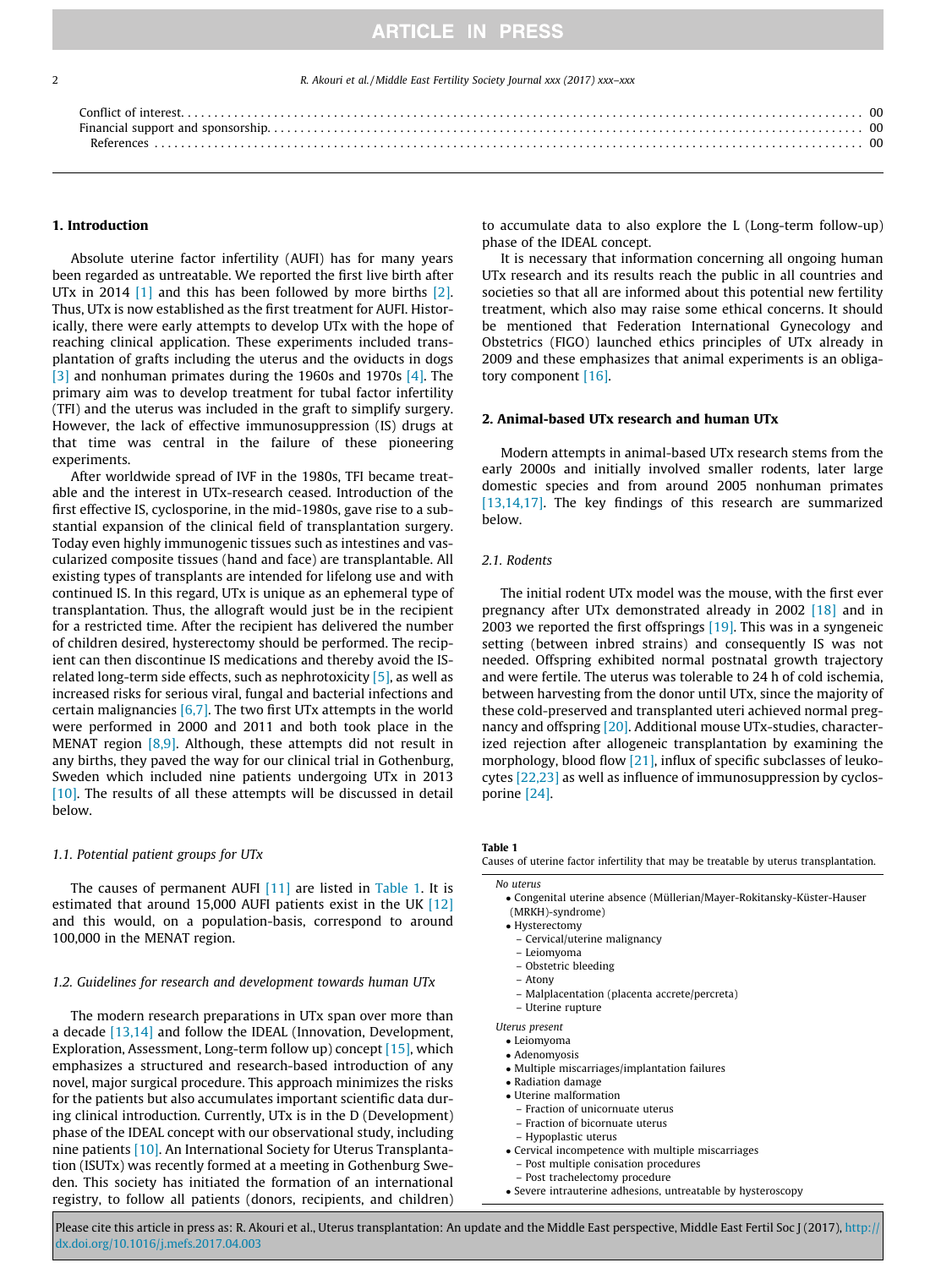We introduced the rat UTx model some years later, with the advantages of this model being the larger size of the vasculature and that therapeutic blood concentrations of IS are in the same range as in the human, as opposed to the mouse, with much higher therapeutic levels. The uterus was transplanted into an orthotopic position, with vascular anastomoses to the common iliacs, to allow for natural conception in the initial syngeneic rat-UTx model [25]. Although similar pregnancy rates were noted in the UTx group and control group, there was a high rate of arrested parturition after UTx [26]. Studies were also performed to find the optimal IS in the allogeneic rat UTx model and tacrolimus was found to be superior to cyclosporine to prevent rejection [27,28]. Pregnancies were demonstrated after allogeneic UTx under tacrolimus IS and normal growth of these offspring was seen [29,30].

### 2.2. Domestic species

Both the pig and sheep have been used in UTx research, with the advantage being their larger body size and consequently with dissection of the uterine vasculature that resemble the anatomical situation in the human. However, a difference is that both these species have bicornuate uteri. Our initial sheep UTx model was with excision of one uterine horn and at auto-UTx, anastomosis was performed to the ipsilateral external iliac vessels [31,32]. After utero-ovarian autotransplantation, with undisturbed connections of the utero-tubal-ovarian compartment, mating occurred and live offsprings were demonstrated  $[33]$ . The Ramirez group performed allogeneic UTx in the sheep, with end-to-end anastomosis on the uterine vessels and long-term uterine survival was seen with cyclosporine IS [34]. One live birth was demonstrated in a follow-up study [35]. Another group showed graft survival for two months after allogeneic UTx with bilateral end-to-end vascular anastomoses on uterine arteries/utero-ovarian veins and with a triple IS protocol of tacrolimus, mycophenolate mofetil (MMF) and methylprednisolone [36]. In the pig UTx model, initial auto-UTx studies examined reperfusion events [37] and vascular patency some weeks after transplantation [12]. In the latter study, the graft was reintroduced after 1 h of cold storage and this was followed by stepwise vascular reanastomosis. Graft survival was seen for 3 months but with signs of gradual thrombosis formation. Later, long-term survival of the allogeneically transplanted miniswine uterus was seen after IS with intra venous tacrolimus for 12 days which was followed cyclosporine and with a transplantation technique of a macrovascular aorto-caval patch, with the uterus heterotopically positioned [38].

#### 2.3. Nonhuman primates

The obvious advantage of a nonhuman primate species in UTx research is the human-like immunology as well as reproductive anatomy/physiology. In our initial studies utilizing auto-UTx in the baboon, restored menstruation was only seen in 20% of animals [39]. After modification of methodology in relation to flushing of the graft and anastomosis surgery a 3-fold higher success rate was accomplished [40]. In allogeneic UTx in this species, with transplantation from live donors, recovery surgery lasted for 3.5 h and donor survival was 100% [41]. The best IS protocol was induction with antithymocyte globulin, followed by triple maintenance IS with tacrolimus, MMF and corticosteroids [41]. Importantly, a rejection-grading system, based on histology of cervical biopsies, was developed in this allogeneic baboon UTx model [41,42].

Initial studies in the smaller cynomolgus macaque, with bilateral anastomosis of the uterine artery and the deep uterine vein to the external iliacs demonstrated resumed menstruation [43]. It was also shown that the complete macaque uterus is adequately

perfused with use of only unilateral anastomoses [44]. Importantly, the first UTx pregnancy and live offspring, albeit after auto-UTx, in a primate species was shown in the cynomolgus macaque [45]. Moreover, a surgical procedure using the ovarian vein for outflow demonstrated adequate perfusion after UTx and it was concluded that this technique could potentially simplify live-donor surgery in UTx [46]. However, it should be noted that pregnancies have not been demonstrated in this model, using the ovarian veins. A problem may be tension of these veins during the progressive uterine growth during pregnancy, especially if the anastomosis sites are on the external iliacs, which are relatively low in the pelvis. Recently, it was demonstrated that after allo-UTx in the macaque, with triple IS therapy (tacrolimus, MMF and methylprednisolone), there was recovery of menstruation around three months after surgery [47].

# 3. Preclinical human UTx studies

There has been a small number of preclinical UTx studies by the use of human material. We assessed the tolerability to cold ischemia of myometrial tissue-pieces from hysterectomy specimens and found that the ultramorphology of the myometrial cells were well preserved after 6 and 24 h of cold ischemia and spontaneous, as well as prostaglandin-augmented, myometrial contractions were still present  $[48]$ . Two studies investigated uterine recovery from brain-dead donors. In the initial study, performed in USA, uterine donation with a research purpose was only accepted by the relatives of the brain-dead women in 6% of cases [49]. The other study was performed in France, almost a decade later [50], when the concept of human UTx was known to the public after initial success of human UTx cases  $[1,9]$ . In that study, with a much higher (50%) acceptance rate, organ retrieval procedure was performed in seven female multiorgan donors. The uterus was removed together with the hypogastric vessels, parametria, and vaginal fornices. They found no major morphologic changes in the myometrium after 24 h of cold ischemia and the hypogastric vessels could be preserved in all cases but one with unilateral vein loss. Severe desquamation of the endometrium was seen after 24 h of cold ischemia but apoptotic cells were rare.

In a live donor UTx procedure, it is more difficult to acquire long vascular pedicles. We explored this issue in a study of patients undergoing radical hysterectomy surgery and with added separate dissections of uterine arteries and veins [51]. The accomplished lengths of the uterine arteries and veins were above 5 cm, which would enable bilateral end-to-side anastomosis to the external iliacs, since they are around 9 cm apart at the level of the uterus  $[51]$ .

# 4. Human UTx

The first ever attempt of human UTx was performed in Middle East, more precisely in Jeddah, Saudi Arabia in April 2000 [8]. The donor, a 46-year-old, premenopausal woman presenting with large bilateral ovarian cysts, underwent hysterectomy and bilateral salpingo-oophorectomy. The recipient, a 26-year-old woman, had undergone emergency peripartum hysterectomy due to massive hemorrhage at a cesarean section six years prior.

Donor hysterectomy was modified with fairly short vascular pedicles of the uterine arteries and veins. A ureteric laceration occurred and it was immediately repaired. Upon retrieval, the uterus with attached oviducts was flushed with cold Euro-Collins solution. Extensive back-table surgery was performed by anastomosing 6–8 cm long saphenous venous grafts in end-to-end manners on uterine veins and as reversed grafts on uterine arteries.

Laparotomy of the recipient commenced when donor graft retrieval was imminent. The donor uterus was placed in the ortho-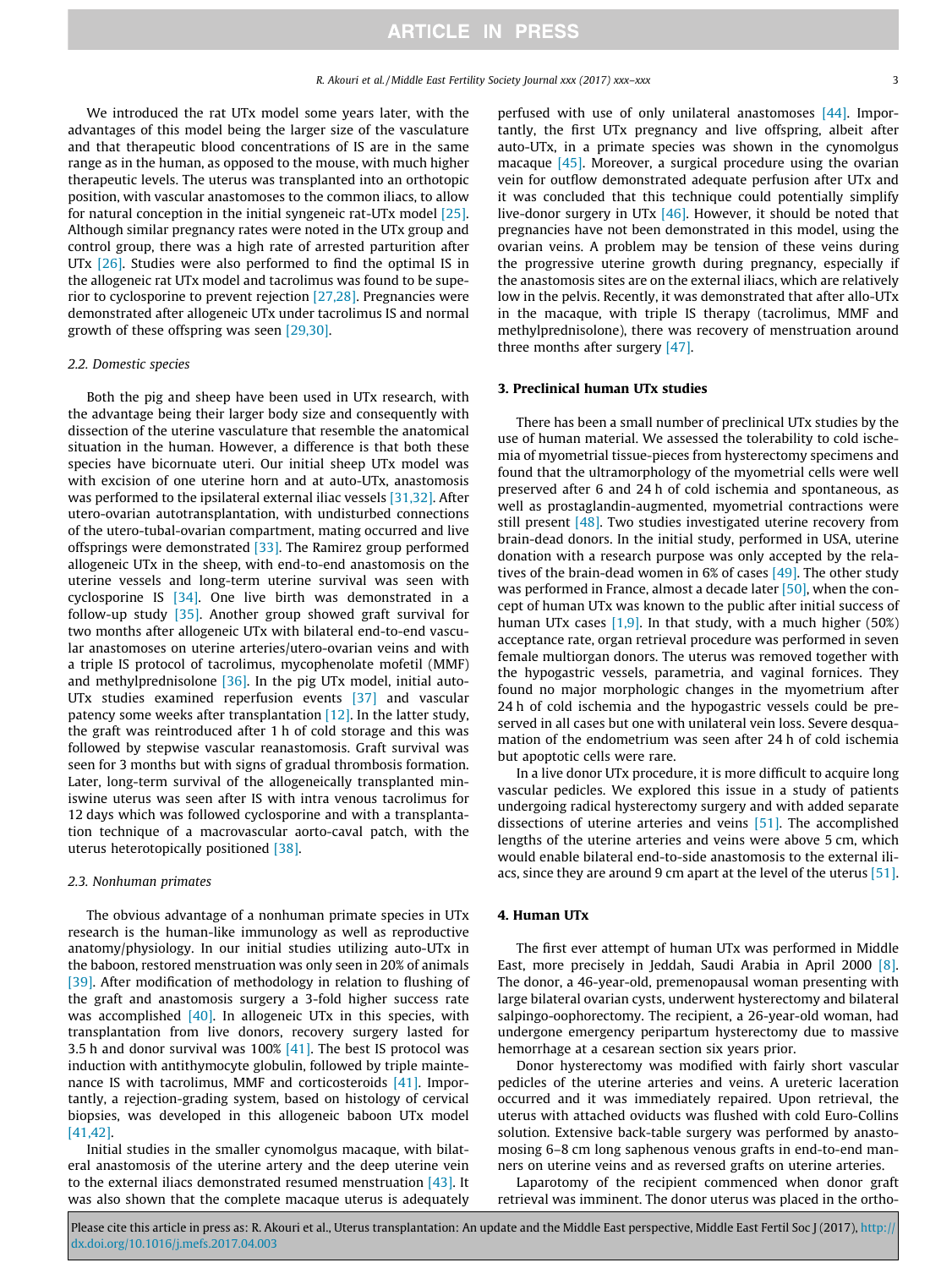topic position with the extended uterine arteries and veins anastomosed end-to-side to the external iliacs. Cyclosporine, corticosteroids and azathioprine were used as maintenance IS.

One possible episode of rejection was observed on day nine post-surgery and was treated by antithymocytic globulin. The uterus did not show spontaneous menstruation. On day 99 postsurgery the transplant recipient presented with pelvic heaviness and vaginal discharge. Doppler examination could not detect uterine blood flow. Hysterectomy was performed and histopathology confirmed blood flow cessation with infarction. Albeit a graft failure, this first human UTx case, performed in the Middle East, advanced the field considerably by demonstrating the feasibility of uterine donation from a live donor. However, it was clear that further animal-based research was necessary before any new clinical attempt should be performed.

The second human UTx was also performed in the MENAT region. In August 2011, a 21-year old MRKH-patient was transplanted with a uterus from a 22-year-old brain-dead, heart beating donor in Antalya, Turkey [9]. The recovery with the uterus as the first organ to be retrieved, took 2 h and the transplantation procedure, including bilateral end-to-side anastomosis of the common iliacs of the graft to the recipient's external iliac vessels, lasted 6 h. The initial IS included daily thymoglobulin for 10 days followed by maintenance IS with tacrolimus, prednisolone and MMF. Today, five years after transplantation, the uterus is still in place. The multiple ET attempts that have been performed have resulted in only two early miscarriages [52]. The reason for the pregnancy failures is not clear but it may well be related to uterine-specific factors rather than embryo-specific factors, since the recipient is of young age. Notable is that the young transplanted uterus had not carried a pregnancy before UTx, and there may exist uterine-specific anatomical or biochemical factors that impair implantation or continued pregnancy.

In Gothenburg, Sweden, we performed nine live-donor UTx procedures in early 2013 [10]. Eight recipients had the MRKH syndrome and one had undergone a radical hysterectomy because of stage Ib1 cervical cancer. The patients went through 2–3 IVF cycles prior to UTx in order to cryopreserve embryos. The donors were mothers in five cases, one older sister, one maternal aunt, one mother-in-law and one close friend. Five donors that were postmenopausal received cyclic estrogen-progestagen treatment for 2–3 months before surgery, in order to ensure normal menstrual patterns and to possibly increase uterine artery blood flow before donation. The donors, recipients and partners of recipients were extensively investigated for several months before UTx to ensure that they were medically and psychologically fit for participation [10,53]. The donor surgery  $[10]$  was performed by a midline incision with initial dissection of the uterus, excluding ovaries and oviducts, on the frontal aspect to include an extensive bladder peritoneum. Ureteric dissection, without confronting the adjacent uterine vessels, was performed from the pelvic brim to the bladder. Bilateral vascular pedicles, including the internal iliac arteries distal to the branchings of the gluteal arteries as well as the major uterine veins down to, and including a part of the internal iliac vein, were dissected  $(Fig. 1)$ . The rectovaginal space was then opened and the uterus, with long bilateral vascular pedicles was isolated and brought to the back-table (Fig. 1). Donor surgeries lasted 10.5–13 h, but no perioperative blood transfusions were required and with hospital stay of 6 days in all cases. In one patient a ureteric-vaginal fistula was diagnosed two weeks after the hysterectomy and this was later successfully repaired.

The recipient surgery included bilateral end-to-side anastomoses to the external iliacs, anastomosis to the vagina and uterine fixation to several pelvic ligaments (Fig. 1). The IS regimen was induction with two perioperative doses of thymoglobulin. From the day of surgery also tacrolimus and MMF were given daily and glucocorticoids were administered for one week. After eight months, MMF was discontinued if no or only one rejection episodes had occurred during this period, but was replaced with azathioprine in patients with several rejection episodes. The 6-months outcome was that seven out of nine uteri were still in place. One uterus was removed after three days because of bilateral thrombosis of the uterine vessels in a recipient with heterozygocity for the Leiden mutation. The second uterine removal was because of an intrauterine infection, that developed into an abscess and septicemia, despite heavy iv antibiotic treatments and several attempts of surgical drainage  $[10]$ . These two graft failures occurred in two out of the three uteri that were above age 60 at transplantation and also in one case with the lowest uterine blood flow after transplantation.

The seven remaining uteri showed spontaneous and regular menstruation beginning 1–2 months after UTx [54] and uterine artery blood flow was within normal ranges. Subclinical, mild rejection episodes were diagnosed on protocol cervical biopsies in five out of seven women [54].

The psychological outcome during the first post-transplantation year of recipients and partners was an overall optimism but with minor anxiety around graft survival around three months post



Fig. 1. Schematic drawing of the live donor uterus transplantation procedure. The Donor surgery (Left) involves harvesting of the uterus with long vascular pedicles, including segment of the internal iliac arteries and veins. The Uterus (middle) is chilled and flushed on the back-table (central image). The Recipient surgery (right) involves bilateral vascular anastomoses to the external iliac artery and vein.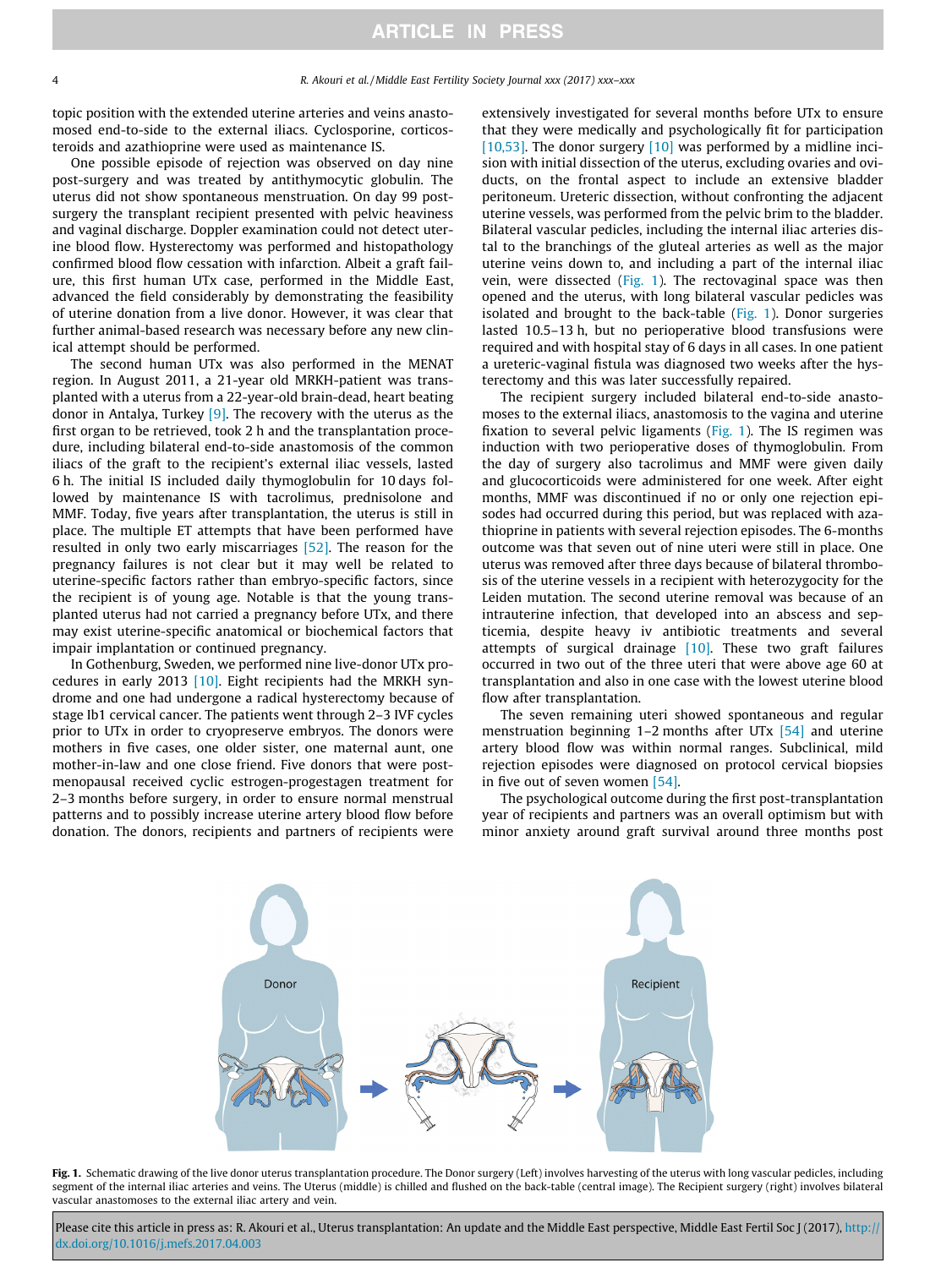UTx [55]. Single ETs were performed from 12–14 months after UTx. Two women became pregnant at their first ET and the first live birth after UTx took place September 4, 2014 [1]. Preeclampsia developed at gestational week 31+5 in this MRKH patient with a single kidney and delivery was by cesarean section the following day. Although this was patient number five of the UTx trial and the seventh UTx attempt worldwide, the case represents the first UTx procedure that by definition is successful. The second UTxbaby born was from a mother-to-daughter UTx and delivery of a healthy baby was by cesarean section in week 34+6 [2]. Preeclampsia did not develop in this mother, with double kidneys. However, preeclampsia has developed in two out of three of the subsequent births and only in MRKH mothers with single kidneys (unpublished observations). It is likely that the single kidney is the strongest risk factor for preeclampsia development after UTx, even if the MRKH-setting and other factors such as aged uterus, IS and IVF may contribute [56]. So far five out of seven patients from our cohort that have undergone UTx and ET have delivered healthy babies, with one giving birth twice. Two more pregnancies our ongoing and expected to deliver in early summer 2017 (our unpublished data).

#### 5. Religious-societal aspects of UTx in the Middle East region

In general, the capacity to have offspring has always been an undeniably significant aspect of human existence. The ethical layers of UTx as a clinical treatment will vary depending on the culture and religion of each specific society. In the Middle East, the site of origin of the three major religions: Judaism, Christianity and Islam, the beliefs are stronger than in many other parts of the world.

# 5.1. Islam and UTx

For Middle Eastern Muslims, formation of family with children is highly desirable as parenthood is culturally mandatory. In that regard, many alternative reproductive technologies are being explored to reduce the effects of infertility. Unlike many other parts of the world, the new medical technologies are practiced according to religious guidelines. Not only are Islamic religious authorities keen to establish the limitations within which ART is and is not acceptable, but many infertile Muslim couples are also progressively more open to pursuing ART in seek of parenthood in the acceptable and religiously endorsed manner. Islam permits reproduction only using the genetic material of intended parents. Thus IVF, insemination and embryo cryopreservation, with use of gametes of its lawfully married parents, are permissible [57]. The Sunni sect is the most prevalent form of Islam (about 90% of the world's Muslims). While, all Sunnis consider surrogacy as prohibited, Shia Muslims believe otherwise. In 1999, a fatwa allowing donor technologies in ART to be used was introduced in the Islamic republic of Iran, permiting not only surrogacy but also sperm donation, egg donation, and embryo donation [58].

Concerning transplantation of reproductive tissues, the Islamic Fiqh Council conference held in the sixth cycle in Jeddah in Saudi Arabia in 1990 came to several conclusions after studying the research and recommendations on the subject, and in collaboration with the Islamic Organization for Medical Sciences. Transplantation of gonads (testis and ovary) that carry genetic traits is forbidden in Islam. Second, transplantation of parts of the reproductive system that does not transfer genetic traits e.g. the uterus is legal and legitimate in accordance with the regulations and standards set out in the legitimacy. Moreover, the majority of Islamic legal scholars have concluded that transplantation of organs as treatment for otherwise lethal end-stage organ failure is a good thing.

Donation by living donors and by deceased donors is not only permitted but encouraged [59].

#### 5.2. Christianity and UTx

#### 5.2.1. Catholism

The accustomed principle, referred to in the Catechism of the Catholic Church, that the morals of an individual act depend on three factors (the object, the end, and the circumstances) involved, can be applied on introduction of new medical technologies. An act is morally good only if all three of these factors are morally good. Paragraph 2376 of the Catechism of the Catholic Church states that: ''Techniques that entail the dissociation of husband and wife, by the intrusion of a person other than the couple (donation of sperm or ovum, surrogate uterus), are gravely immoral  $[60]$ . Regarding UTx, they state it as ''good" way to restore a woman's infertility by transplanting a healthy womb in situations where she lacks one. But the action by pursuing a pregnancy through in vitro fertilization (IVF) would render it as immoral, since IVF represents a morally disordered means of engendering new human. Only under the circumstances where a transplanted uterus, either from a deceased or a live donor, to another woman whose ovaries and Fallopian tubes would function normally so she could conceive a child by normal way the womb transplant could probably represent an ethical means of resolving the AUFI [61].

#### 5.2.2. Orthodox denomination

The Holy Tradition of the Orthodox Church does not refer directly to new reproductive technologies. Nevertheless, a number of Orthodox writers have addressed them. These authorities generally maintain a powerful respect for life as a gift from God. They furthermore support the Orthodox Church's view of procreation within marriage as the proper expression not only of their physical sexual relationship, but also of whole spiritual, familial, and social relationships  $[62]$ . On the other hand, since death ends the personal physical relationship of spouses, the Church does not support various methods of postmortem conception for example implantation of frozen fertilized ova. One reason given for this prohibition is the moral, relational, social, and spiritual confusion that such practices provoke. For similar reasons, the Orthodox Christian Church also fundamentally opposes all forms of surrogate motherhood [63], which may speak in favor of UTx.

An Orthodox Christian should not be pressured to violate personal convictions if they do not wish to donate an organ or receive an organ transplant, following the provision of adequate information. Nevertheless, the Orthodox church would accept organ donation as a way to better human life to improve and prevent a disease by using transplantation or research. In some predominantly Orthodox nations, the Church has supported organizations that foster the practice of organ transplantation as an expression of philanthropy and Christian love [64].

## 5.3. UTx and Judaism

It is the first and the most important bidding in the Torah to be fruitful and multiply (Genesis 1:28). Infertility is a disorder, so everything is possible in order to alleviate a patient. It is even permitted to break the laws of Shabbat for cure. It is believed that doctors are God's hands blessed with special abilities and understanding to alleviate ailing humans and every Jew has to yield affliction of his or her health, and has to do his or her bests to receive the greatest possible treatment. Because of the centrality of children in Judaism, and the biblical commandment to be fruitful and multiply, infertility is often especially painful for Jewish couples. Societal norms in the observant Jewish community - such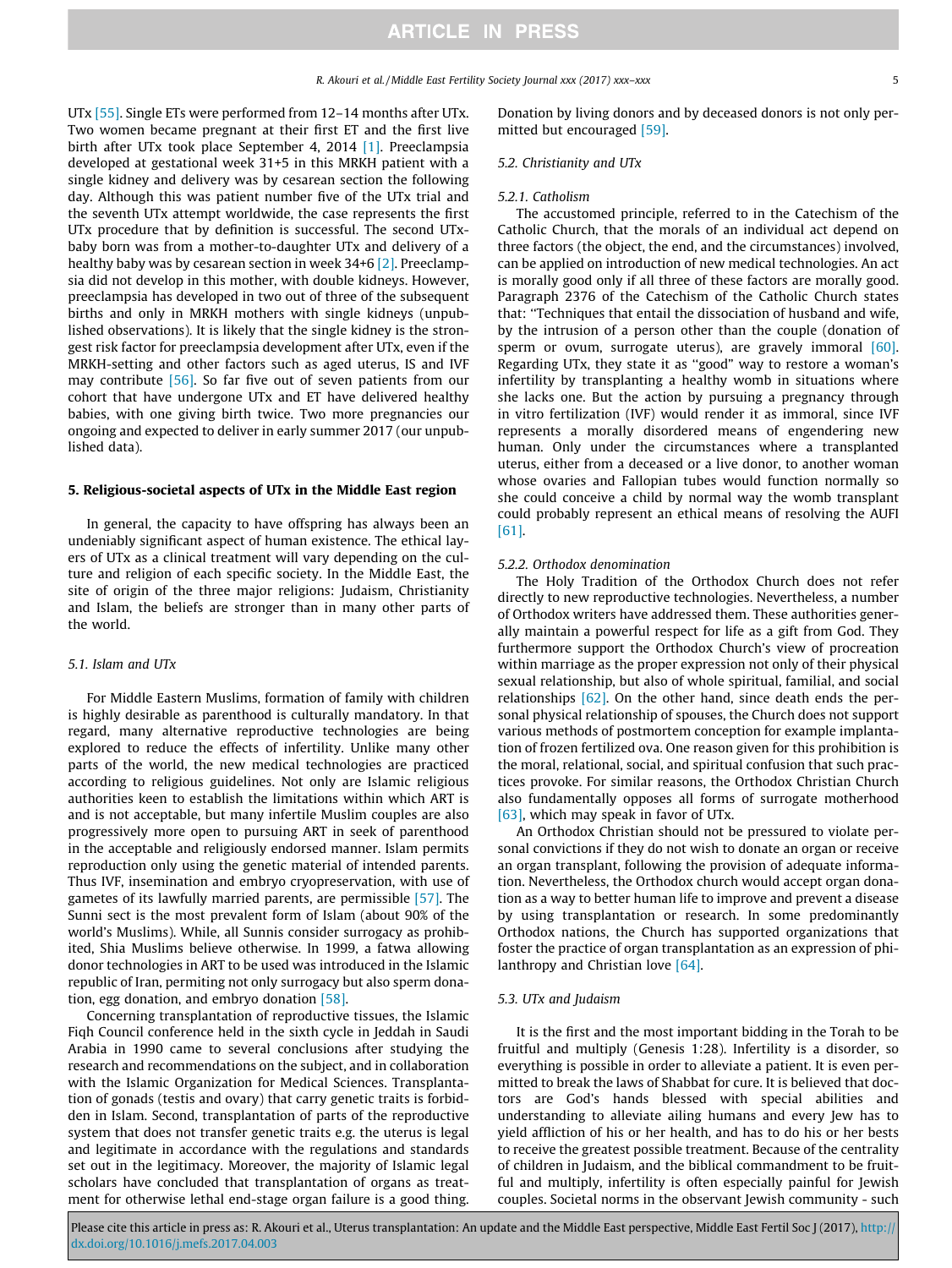as the tendency to have children soon after marriage and to have larger families with births more closely spaced than is usual in the general society- can add to the pressure. The biblical commandment is fulfilled, by having one son and one daughter. Therefore, it is often assumed that couples are attempting to conceive from the moment of marriage and thus the family and society may become aware of a fertility problem sooner in this patient population than in the general public.

In general, the Jewish beliefs have traditionally taken a doubtful view regarding dead donation. There are three prohibitions concerning cadavers that would seem to prevent deceased organ donation. These are (a) damaging a cadaver, (b) delaying burial of a cadaver, and (c) receiving a profit from a cadaver  $[65]$ . This would not apply to the donation of the uterus, which is not a lifesaving organ but unlike any other type of transplantable organ a life propagating organ.

According to majority of contemporary scholars UTx using related donor is acceptable in light of the Jewish religious law. Preferably a donor should be at the post-menopausal state, risks to both donor and recipient should be limited as much as possible, and the surgery should be planned well in advance before Shabbat and holidays.

## 6. Preparations for the first clinical UTx-center trial in the Middle East

Our collaborative group was initiated in 2014 to explore the possibility of performing a trial of UTx in Lebanon. We have worked extensively with protocols for the procedure and with transfer of the UTx technology from Sweden to Lebanon. Surgical training in sheep has been ongoing in Sweden after the human trial to optimize the technique and we will conduct common surgical training sessions involving autotransplantation of the sheep uterus. The sheep is a suitable model, because of similar size of blood vessels and uterus, as the human. Moreover these autotransplantation procedures mimic both organ procurement from live donor and uterus transplantation. The most important aspect is however, the training and exercise of the team work of gynecologists and transplant surgeons so that every surgeon use their expertise when needed and in collaboration with other teammembers.

We have chosen to plan for a live donor concept, since surgery can be planned with participants of both the Swedish team and the local Lebanese team. It should also be pointed out that a live donor UTx procedure give ample time for investigations of the suitability of the uterus to be donated. Moreover, the graft survival in renal transplantation is in general superior when the organ is from live donors in comparison to when from deceased donors. This would most likely also apply to UTx, since the systemic inflammation with massive cytokine release that occur at brain death is avoided.

The ethics behind live donor UTx have been reviewed [66] and this is now applied to a setting of the Middle East by ethics discussion and formation of documents. The Bellevue University Medical Center, Ethical Committee (IRB) recognized by the Lebanese Ministry of Public Health has approved this clinical trial pending review of all medical and psychological files of every case undergoing this trial to make sure that all ethical requirements are respected.

#### Conflict of interest

The authors declare no conflicts of interest.

#### Financial support and sponsorship

Supported by Jane and Dan Olsson Foundation for Science.

#### References

- [1] M. Brännström, L. Johannesson, H. Bokström, N. Kvarnström, J. Mölne, P. Dahm-Kähler, A. Enskog, M. Milenkovic, J. Ekberg, C. Diaz-Garcia, M. Gäbel, A. Hanafy, H. Hagberg, M. Olausson, L. Nilsson, Livebirth after uterus transplantation, Lancet 385 (2015) 607–616.
- [2] M. Brännström, H. Bokström, P. Dahm-Kähler, C. Diaz-Garcia, J. Ekberg, A. Enskog, H. Hagberg, L. Johannesson, M. Kvarnström, J. Mölne, M. Olausson, J. Olofsson, K. Rodriguez-Wallberg, One uterus bridging three generations: first live birth after mother-to-daughter uterus transplantation, Fertil. Steril. 106 (2016) 261–266.
- [3] S. Eraslan, R.J. Hamernik, I.D. Hardy, Replantation of uterus and ovaries in dogs, with successful pregnancy, Arch. Surg. 92 (1966) 9–12.
- [4] J.R. Scott, R.M. Pitkin, M.E. Yannone, Transplantation of the primate uterus, Surg. Gynecol. Obstet. 133 (1971) 414–418.
- [5] A.M. de Mattos, A.J. Olyaei, W.M. Bennett, Nephrotoxicity of immunosuppressive drugs: long-term consequences and challenges for the future, Am. J. Kidney Dis. 35 (2000) 333–346.
- [6] K. Orlicka, E. Barnes, E.L. Culver, Prevention of infection caused by immunosuppressive drugs in gastroenterology, Ther. Adv. Chronic Dis. 4 (2013) 167–185.
- [7] J. Dantal, M. Hourmat, D. Cantarovich, M. Giral, G. Blancho, B. Dreno, J.P. Soulillou, Effect of long-term immunosuppression in kidney-graft recipients on cancer incidence: randomised comparison of two cyclosporin regimens, Lancet 351 (1998) 623–628.
- [8] W. Fageeh, H. Raffa, H. Jabbad, A. Marzouki, Transplantation of the human
- uterus, Int. J. Gynaecol. Obstet. 76 (2002) 245–251. [9] O. Ozkan, M.E. Akar, O. Erdogan, N. Hadimioglum, M. Yilmaz, F. Guneseren, M. Cinclik, E. Pesterelei, H. Kocak, D. Mutlu, A. Dinckan, O. Gecici, G. Bektas, G. Suleymanlar, Preliminary results of the first human uterus transplantation from a multiorgan donor, Fertil. Steril. 99 (2013) 470–476.
- [10] M. Brännström, L. Johannesson, P. Dahm-Kähler, A. Enskog, J. Mölne, N. Kvarnström, C. Diaz-Garcia, A. Hanafy, C. Lundmark, J. Marcickiewicz, M. Gäbel, K. Groth, R. Akouri, S. Eklind, J. Holgersson, A. Tzakis, M. Olausson, First clinical uterus transplantation trial: a six-month report, Fertil. Steril. 101 (2014) 1228–1236.
- [11] C. Díaz-García, M. Brännström M, Uterus transplantation: potential patients fertility in animal models and ethics, J. Reproduktions Med. Endokrinol. 10 (2013) 72–81.
- [12] K. Sieunarine, F.B. Zakaria, D.C. Boyle, D.J. Corless, D.E. Noakes, I. Lindsay, A. Lawson, L. Ungar, G. Del Priores, J.R. Smith, Possibilities for fertility restoration: a new surgical technique, Int. Surg. 90 (2005) 249–256.
- [13] A. Hanafy, C. Diaz-Garcia, M. Olausson, M. Brännström, Uterine transplantation: one human case followed by a decade of experimental research in animal models, Aust. N Z J. Obstet. Gynaecol. 51 (2011) 199– 203.
- [14] M. Brännström, C. Diaz-Garcia, A. Hanafy, M. Olausson, A. Tzakis, Uterus transplantation: animal research and human possibilities, Fertil. Steril. 97 (2012) 1269–1276.
- [15] P. McCulloch, D.G. Altman, W.B. Campbell, D.R. Flum, P. Glasziou, J.C. Marshall, J. Nicholl, C. Balliol, J.K. Aronson, J.S. Barkun, J.M. Blazeby, I.C. Boutron, P.A. Clavien, J.A. Cook, P.L. Ergina, L.S. Feldman, D.R. Flum, G.J. Maddem, J.B.C. Reeves, C.M. Seiler, S.M. Strasberg, J.L. Meakins, D. Ashby, N. Black, J. Bunker, M. Burton, M. Campbell, K. Chalkidou, I. Chalmers, M. De Leval, J. Deeks, P.L. Ergina, A. Grant, M. Gray, R. Greenhalgh, M. Jenicek, S. Kehoe, R. Lilford, P. Littlejohns, Y. Loke, R. Madhock, K. McPherson, J. Meakins, P. Rothwell, B. Summerskill, D. Taggart, P. Tekkis, M. Thompson, T. Treasure, U. Trohler, J. Vandenbroucke, No surgical innovation without evaluation: the IDEAL recommendations, Lancet 374 (2009) 1105–1112.
- [16] J. Milliez, Uterine transplantation FIGO Committee for the ethical aspects of human reproduction and women's health, Int. J. Gynaecol. Obstet. 106 (2009) 270.
- [17] M. Brännström, C.A. Wranning, A. Altchek, Experimental uterus transplantation, Hum. Reprod. Update 16 (2010) 329–345.
- [18] R. Racho El-Akouri, G. Kurlberg, G. Dindelegan, J. Mölne, A. Wallin, M. Brännström, Heterotopic uterine transplantation by vascular anastomosis in the mouse, J. Endocrinol. 174 (2002) 157–166.
- [19] R. Racho El-Akouri, G. Kurlberg, G. Dindelegan, J. Mölne, A. Wallin, M. Brännström, Successful uterine transplantation in the mouse: pregnancy and post-natal development of offspring, Hum. Reprod. 18 (2003) 2018–2023.
- [20] R. Racho El-Akouri, C.A. Wranning, J. Möne, G. Kurlberg, M. Brännström, Pregnancy in transplanted mouse uterus after long-term cold ischaemic preservation, Hum. Reprod. 18 (2003) 2024–2030.
- [21] R.R. El-Akouri, J. Mölne, K. Groth, G. Kurlberg, M. Brännström, Rejection patterns in allogeneic uterus transplantation in the mouse, Hum. Reprod. 21 (2006) 436–442.
- [22] K. Groth, R. Akouri, C.A. Wranning, J. Mölne, M. Brännström, Rejection of allogenic uterus transplant in the mouse: time-dependent and site-specific infiltration of leukocyte subtypes, Hum. Reprod. 24 (2009) 2746–2754.
- [23] K. Groth, M. Brännström, J. Mölne, C.A. Wranning, Cyclosporine A exposure during pregnancy in mice: effects on reproductive performance in mothers and offspring, Hum. Reprod. 25 (2010) 697–704.
- [24] C.A. Wranning, R.R. El-Akouri, K. Groth, J. Mölne, A.K. Parra, M. Brännström, Rejection of the transplanted uterus is suppressed by cyclosporine A in a semiallogeneic mouse model, Hum. Reprod. 22 (2007) 372–379.